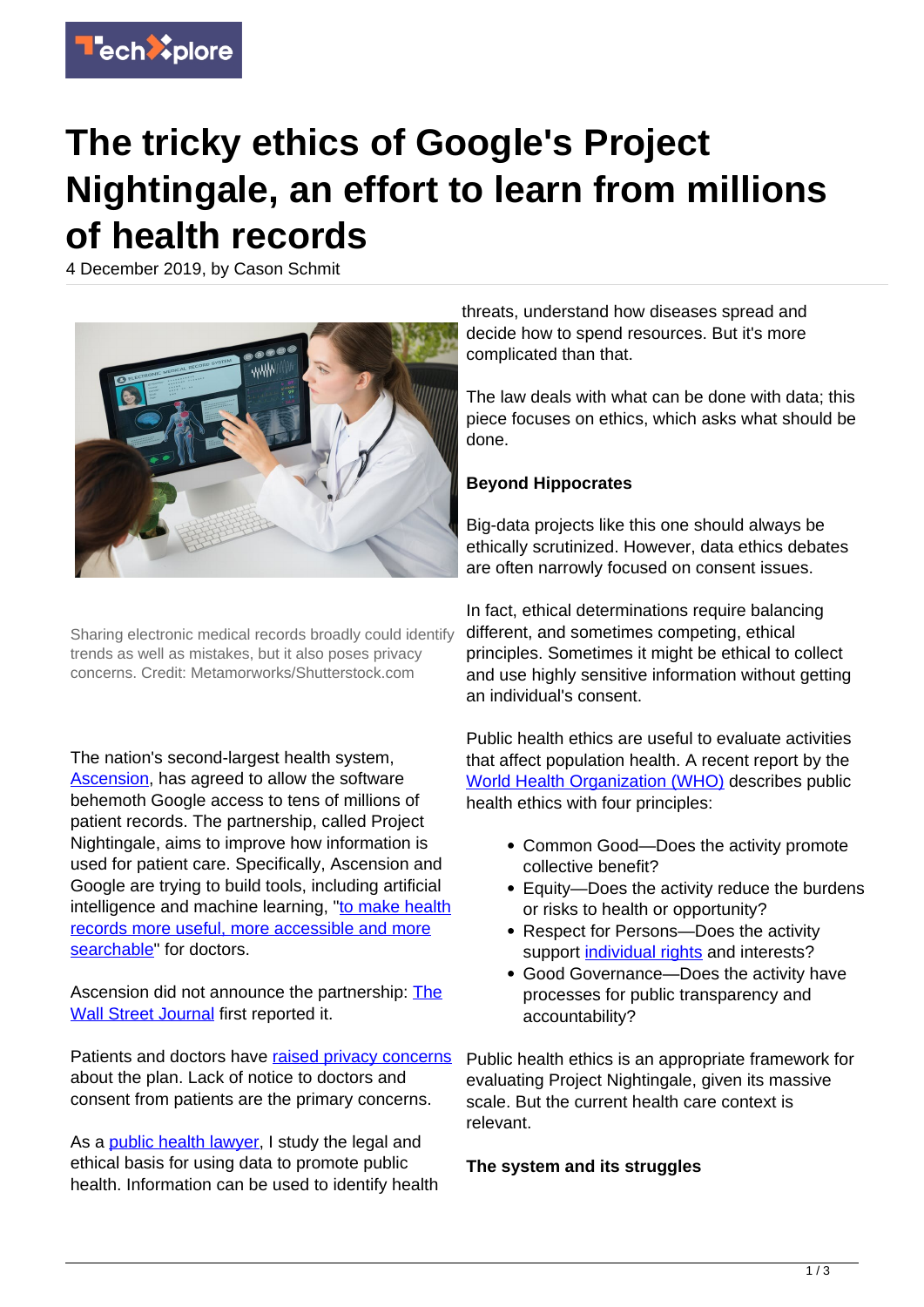

For over a [decade,](https://doi.org/10.1377/hlthaff.26.2.w107) scholars have arqued that major challenges to how the health system uses information.

First, the health system struggles to integrate new knowledge into [patient care](https://techxplore.com/tags/patient+care/). New medical evidence takes [17 years](http://www.ihi.org/resources/Pages/Publications/Managingclinicalknowledgeforhealthcareimprovement.aspx) to change clinical practice, on average. The breakneck [pace of science](https://doi.org/10.1377/hlthaff.26.2.w107) challenges doctors to keep up. And, applying modern medical knowledge requires doctors to consider [more factors than is humanly possible.](https://doi.org/10.1200/JCO.2010.28.5478)

Second, information is central to preventing many medical errors, the [third leading cause of death](https://doi.org/10.1136/bmj.i2139) in America. Communication problems, judgment errors and incorrect diagnosis or treatment decisions can have devastating consequences for patients.

Third, the system does not learn from care. For example, a doctor and patient might try several different medications before finding the right one. One medication might not help, another might cause awful side effects, and finding the best medication might take months or years. The health system does not learn from that care process. Individual providers will gain knowledge over a lifetime, but that knowledge is never aggregated or shared efficiently.

To help address these challenges, the Institute of Medicine in 2007 introduced a vision for a [learning](http://www.nationalacademies.org/hmd/reports/2007/the-learning-healthcare-system-workshop-summary.aspx) [health system](http://www.nationalacademies.org/hmd/reports/2007/the-learning-healthcare-system-workshop-summary.aspx) that would quickly learn from patient care and use that knowledge to improve future care.

The concept is simple, but learning health systems require sophisticated information technology platforms capable of extracting knowledge from the existing evidence and millions of treatment records.

# **The benefits of Project Nightingale**

Project Nightingale appears to align with the learning health system concept. Systematically improving health care is a clear common good.

Although a learning health system requires sharing

technological solutions are needed to address three health care. Reciprocal data sharing by patients for patient data, patients stand to benefit from improved a collective benefit is a prototypical example of the "common good" principle in public health ethics.

> Project Nightingale might also improve health equity. For example, [minorities](https://www.aamc.org/news-insights/more-minorities-needed-clinical-trials-make-research-relevant-all) and [pregnant](https://doi.org/10.1186/s12978-017-0419-x) [women](https://doi.org/10.1186/s12978-017-0419-x) are underrepresented in research studies, raising concerns that some medical knowledge might not be well tailored to these patients. A learning health system would improve understanding of what treatments are effective and safe for these underrepresented populations.

> For small-scale activities, respect for persons usually demands giving people an opportunity to make a free and informed decision to participate. However, for activities carried out at the scale of the whole population, it is possible to show respect for persons by engaging the public and inviting them into the decision-making process. It is not clear whether Ascension or Google involved the public or patients in Project Nightingale.

## **The downsides**

Some patients have **criticized** Project Nightingale because it does not have an "opt-out" for patients who do not want their information shared.

However, opt-out systems raise ethical concerns, too. They permit free riders who will benefit from the knowledge gained from the participants. Second, knowledge from a learning health system could be **biased** if [enough people opt out.](https://academic.oup.com/jssam/article-abstract/4/3/382/2399768?redirectedFrom=fulltext) If so, opting out could expose others to riskier health care.

Good governance is critical to support a "common good" activity that conflicts with some individual interests. Transparency and accountability are crucial to keep the parties honest and open to public scrutiny. They also empower people to demand government action against an activity that cannot be ethically justified. There is little, if any, reported evidence that Project Nightingale has sufficient transparency or accountability processes. This is likely to be the biggest ethical challenge to Project Nightingale.